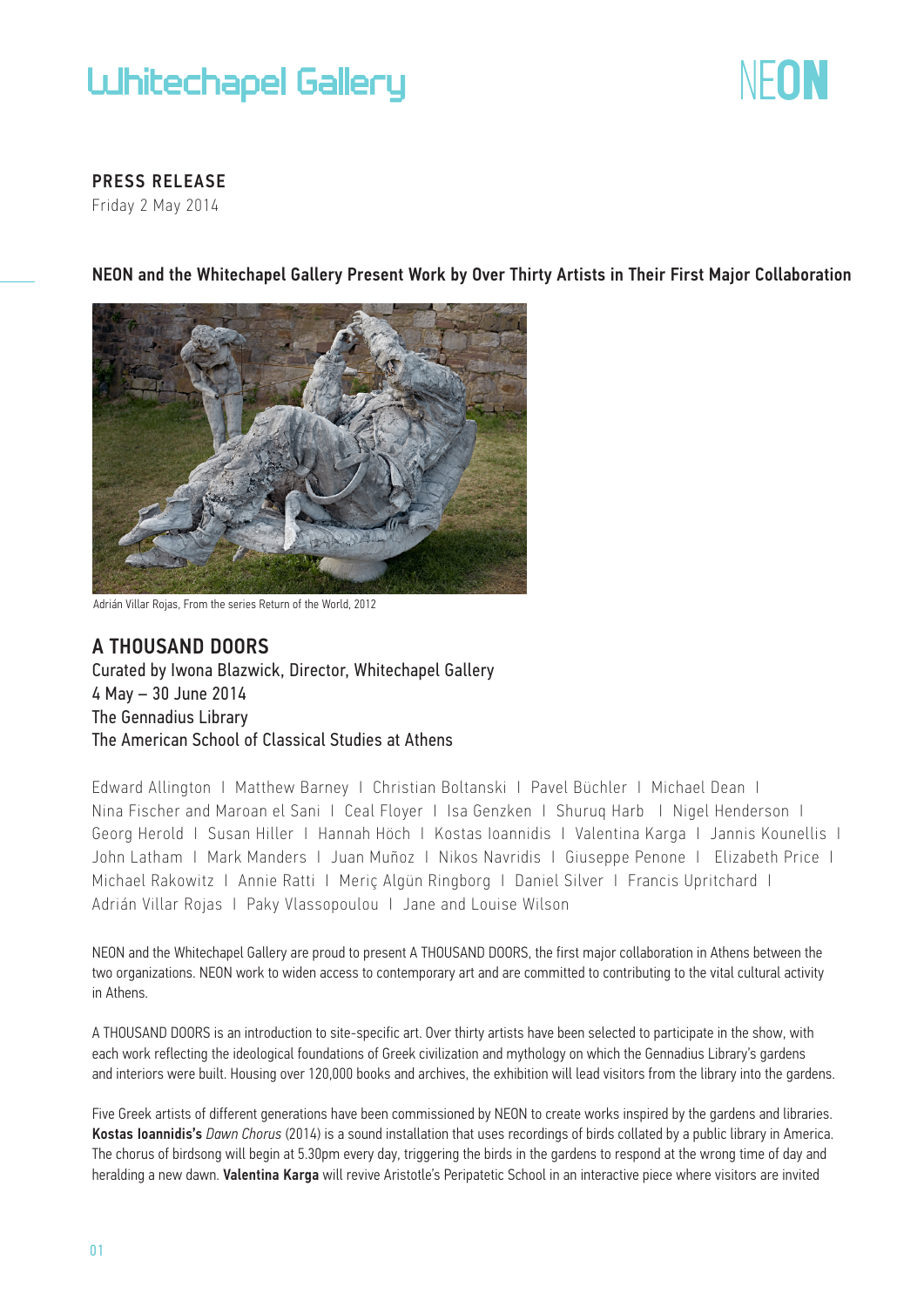to take part in a walking university titled *Exercises of Walking and Talkin*g (2014). Karga will walk through the gardens with participants discussing education and looking towards the future. The conversations will then be transcribed by the artist from memory, typed-up as a record of the work.

Nikos Navridis has created 100 books from filo pastry, inferring the ways that knowledge can sustain us whilst remaining a fragile tool. Paky Vlassopoulou's sculptural installation will fill one of the rooms in the neo-classical library. Her equestrian statues are created using newspaper, rags and plaster and challenge the horse in Greek mythology as a symbol of strength and masculine power often associated with war. A site-specific installation by Jannis Kounellis will fill one of the library windows with books, blocking the light and suggesting that the books need to be opened and knowledge accessed to allow the light in. Within the library, Isa Genzken's *I Love New York, Crazy City* (1995-6) holds a mirror to society and the make-up of a particular city, while Pavel Büchler's *What the Cleaner's Found* (1996) offers an insight in to the life of the artist. These will be displayed alongside works by Mark Manders and Michael Dean that have been created using the book as a formal element in their sculptures. Georg Herold's *Bent Poetry* (1987) is a poem transcribed on to wood and suspended amongst the books in the permanent collection to create an interaction between the literary works displayed and housed in the interiors.

Works by Meric Algün Ringborg and Michael Rakowitz address the disappearance, destruction and subsequent retrieval of knowledge. Ringborg's *The Library of Unborrowed Books* (2014) is an installation created by inviting the librarians to highlight books in the Gennadius collection which have never been loaned out. His presentation of these volumes in a display case demonstrates the power we have to resurrect knowledge.

Confronting recent history, Michael Rakowitz's sculpture *What Dust Will Rise?* (2012) includes facsimiles of books recovering those destroyed in the city of Kassel and recreated using stone from Bamayan. The site is known now as the cultural location where the Bamayan Buddhas were destroyed by the Taliban. Rakowitz worked with local stonemasons to revive the ancient craft form, which was temporarily banned, and each sculpture is accompanied by a text on the burning of books.

Outside in the gardens visitors will encounter *Conversation Piece II* (2001) by Juan Muñoz, who described himself as a storyteller. Muñoz encouraged interaction with the figures that form his work, enticing viewers in to the scene and yet isolating them from the action – concealing the perceived conversations and whispers. Adrián Villar Rojas also seeks to tell his audience a story – *Return of the World* is a series produced in 2012 which creates a world of ruins that question history and how relics of the past shape ideas relating to the future. The fragility of the clay used by Villar Rojas in the sculptures points to how fleeting history can be.

Daniel Silver's *Dig* (2013) appears to be the remnants of an archaeological survey, with broken, seemingly unearthed figures accompanying the marble busts placed nearby. Are the sculptures of men now long forgotten or renderings of gods once worshiped?

Giuseppe Penone's *Spazio di Luce* (2008) continues his career-long reflection on the passing of time and the contact between man and nature. The bronze and gold leaf sculpture is a cast of a tree Penone found in the mountains which rests on the twigs protruding from the hollowed trunk. The work, which was also presented at the Whitechapel Gallery in 2012, celebrates the natural environment surrounding us which is often overlooked in an increasingly urbanized society and serves as a reminder of the power inherent in the world.

These works were all commissioned for a particular location but visitors to the exhibition are invited to view the sculptures anew and reflect upon what it means to see them situated in a new context amidst the history of Hellenic culture.

Free and open daily, this is the first time that the Gennadius Library will be used to present works of art.

A THOUSAND DOORS is curated by Iwona Blazwick OBE, Director, Whitechapel Gallery. NEON and the Whitechapel Gallery also work together on an annual curatorial award and exchange programme between London and Athens.